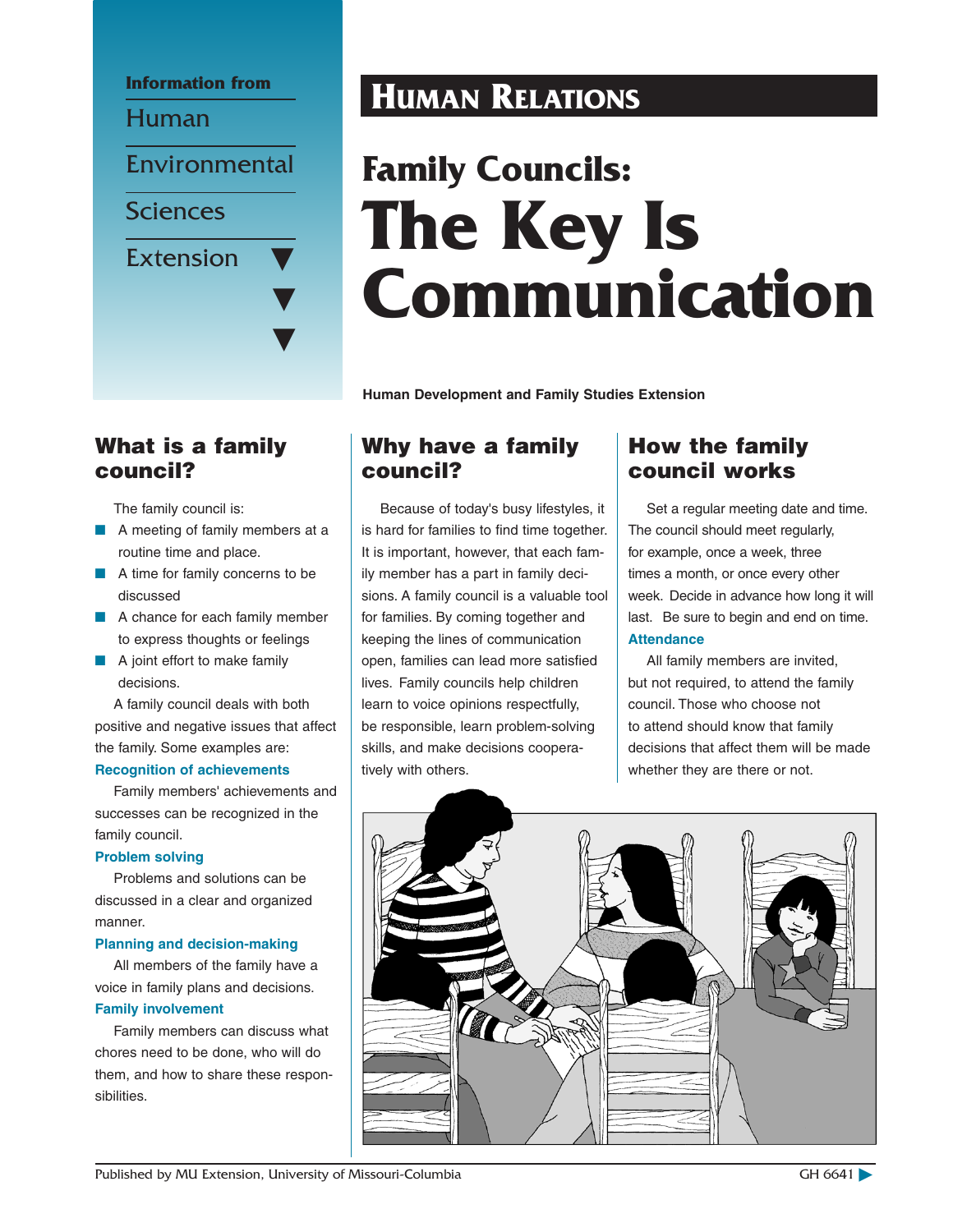#### **Who is included?**

Every person who lives in the household should be included, regardless of his or her age. Family councils are useful for all types of families — single-parent families, stepfamilies, families with foster children, etc.

#### **Who should lead the meeting**

Each meeting needs a chairperson and a note taker. These offices can be rotated so that each member has a chance to be chairperson and note taker.

#### **Order**

Organization is as important for a family council as it is for any other meeting. Have an agenda for the meeting and stick to it. You can post an "agenda sheet" on the refrigerator during the week before the meeting. Family members can add items to the agenda sheet to create the meeting's agenda. Limiting the discussion to one or two topics works best. Beginning and ending on a positive note helps make the family council a positive experience for everyone.

Some ideas for beginning the family council are to have each person share a joke or cartoon, tell the best part of his or her day, or answer a fun question from a book such as The Kids' Book of Questions. At the end of the family council, have a special treat or do a favorite activity together as a family.

#### **Procedures**

Family councils function without a boss. Parents act as group leaders rather than bosses. The chairperson helps the family move through the agenda items and keeps the discussion on track. Although there is no boss, it is a good idea to have a few ground rules (for example, no interrupting others) that are agreed upon by all family members. At the first family council,

## How to decide

### **Consensus vs. voting**

The general rule for making decisions in the family council is to make decisions by consensus. Consensus means that everyone comes to an agreement on the decision. It is a decision that all family members feel good about. In contrast, when voting is used to make a decision, some family members may not agree with the decision. It may seem easier to vote on solutions than to work for consensus. However, family members who are outvoted may feel that they do not have a say in family decisions.

Weighing and evaluating the facts is sometimes all that is necessary to reach consensus. Other times it is harder to come to an agreement. Expect conflict and differences of opinion to arise during the problem-solving process. When people are allowed to freely express opinions, disagreement is likely to occur. However, considering everyone's opinion is an important step in finding a solution everyone agrees with. The idea is not to begin with agreement, but to end with it. There are several things you can do if you're having a hard time agreeing on a solution.

## **Brainstorming**

One idea to try is brainstorming. For a few minutes, encourage everyone to suggest possible solutions and have one person write them down. Every idea should be written down, even if it seems like it won't work. During this period no one should judge or evaluate anyone else's ideas. When the brainstorming period is over, go down the list of ideas and talk about the pros and cons of each one. Brainstorming can lead to creative solutions that otherwise would not have been considered.

## **Trial solutions**

Sometimes family members will be unsure whether a suggested idea will work. You can give the proposed idea a trial period. After the trial period is over, discuss in the family council whether the idea is working or not. If it doesn't work, avoid saying, "I told you so" to the person who suggested it because that discourages people from expressing ideas.

## **Table the discussion**

If you are unable to come to a consensus on a particular topic, decide to continue the discussion next time. Sometimes it is easier to find a solution when you have a little more time to think about the problem. Wait to start a new topic until the one being discussed is solved or saved for later. At the end of the meeting, summarize the decisions that were made.

family members can brainstorm a list of rules and decide which ones they want to be the ground rules.

Distractions should be minimized so

everyone can give full attention to the family council. Turn off the television and avoid answering the telephone, if possible. The council should be at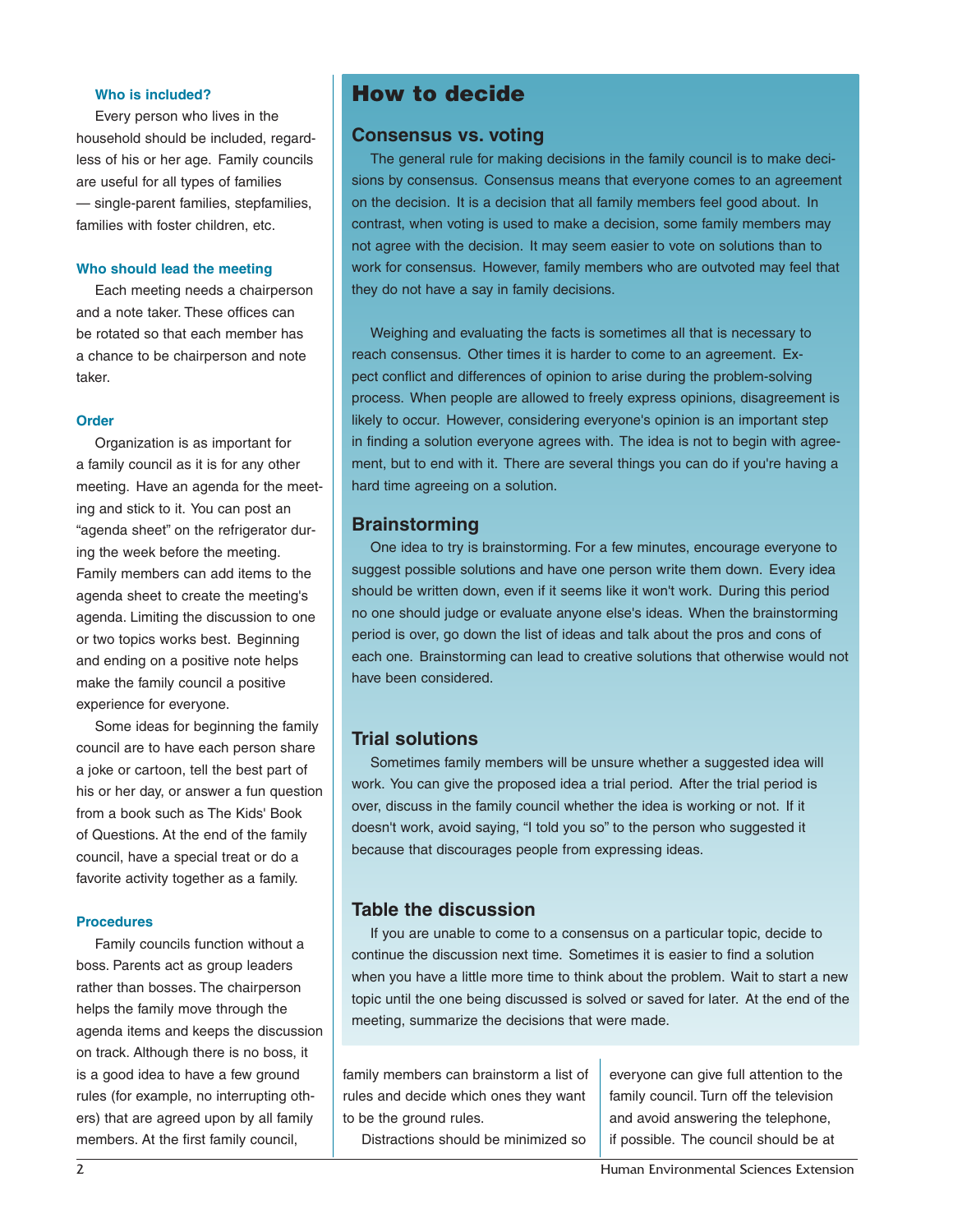a time when members can express opinions without being interrupted or judged. All members should express themselves freely and help find solutions to problems. Some people may get emotional during council meetings. It is important to allow each family member to freely express both positive and negative emotions.

# Communication skills for a successful family council

Using simple communication techniques can help family councils run more smoothly. One technique to try is active listening. This means restating what the other person is saying so you can make sure you understand what he or she means. For example, "It sounds like you're saying you don't think it's fair that your sister gets to stay up an hour later than you do." Try to really listen when the other person is talking, instead of thinking about what you are going to say in response.

A second technique is the use of "I-statements." This means focusing on your feelings about something you view as a problem. An I-statement has three parts: feeling, when, and because. For example, "I feel upset when you say you will be home at 11, but you don't come home until 12 because I worry about your safety."

# A successful family council

Remember that a successful family council will take time and effort. Try to stick with it even if it seems difficult at first. Your family will begin to run more smoothly and effectively when everyone helps find solutions to problems and everyone's opinions are considered.

# Involving children in the family council

## **Preschool children**

Even very young children can participate in a family council. Some tips for involving preschool children in the family council:

- Keep it short. Preschool-age children have a short attention span. They shouldn't be expected to sit still and listen for more than a few minutes.
- Order the agenda so that the topics that are relevant to preschool children are discussed first. Have toys or crayons available for them to play with when they get restless. Allow them to leave early if necessary.
- Preschool children may be more engaged in a family council if they have a job to do. For example, a young child can be in charge of telling everyone it's time for the meeting, or passing out treats at the end of the meeting.
- Allow young children to express their thoughts. Listen to them respectfully without correcting them.
- Reinforce positive behavior. When your child is doing something you like, let them know, for example, "You are doing such a good job listening."

## **School-age and adolescent children**

- Older children and adolescents may be resistant to family councils, especially if you are just starting to have them. Starting with shorter meetings may help. Stick to easy or positive issues for the first few meetings.
- Letting children know their presence and opinions are valued may also encourage them to participate.
- Don't force children to participate. Just let them know that decisions that may affect them will be made whether they are there or not.
- Older children are more likely to participate if they have a say in what topics are discussed.

# Resources for more information

## **Books**

*The 7 Habits of Highly Effective Families.* Stephen R. Covey (1998). St Martin's Press, Inc. Describes a set of tools for strengthening family relationships and solving family problems. Includes discussion of family councils, or family meetings.

*How to Talk So Kids Will Listen and Listen So Kids Will Talk*. Adele Faber Elaine Mazlish (1999). Morrow, William, & Co. Gives practical advice for improving parent-child communication. Clearly written with lots of examples.

*The Kids' Book of Questions.* Gregory Stock (2004). Workman Publishing Company, Inc. A book of funny and interesting questions that stimulate creative thinking and are appropriate for children.